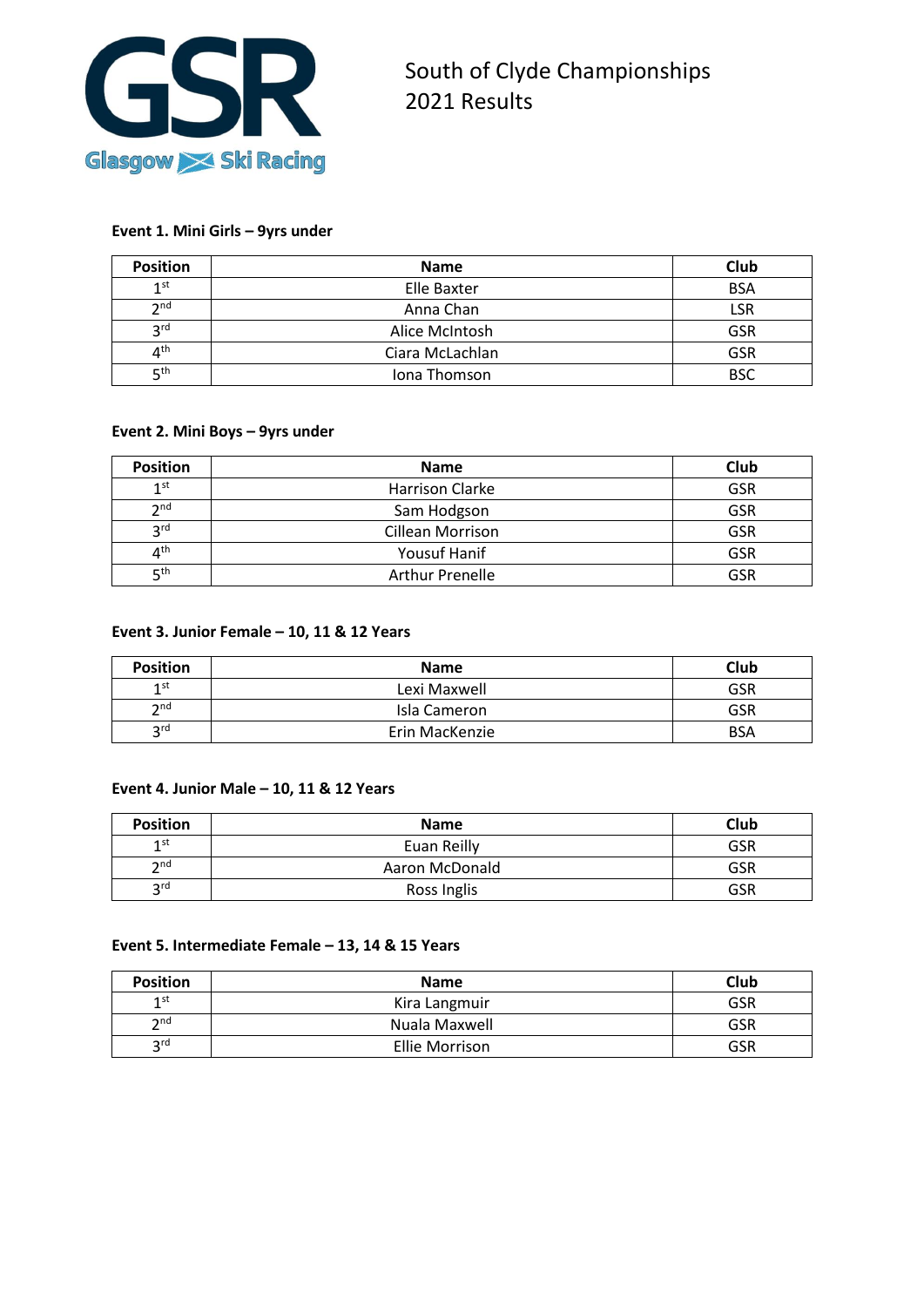

## **Event 6. Intermediate Male – 13, 14 & 15 Years**

| <b>Position</b>    | <b>Name</b>        | Club       |
|--------------------|--------------------|------------|
| 1st                | <b>Bailey Ross</b> | <b>GSR</b> |
| $\mathsf{\sim}$ nd | Luke Gallagher     | GSR        |
| <b>2rd</b>         | Murdo Harrier      | LSR        |

## **Event 7. Open Senior Female – 16 Years +**

| <b>Position</b>            | <b>Name</b>    | Club       |
|----------------------------|----------------|------------|
| 1 <sup>st</sup>            | Nicole Ritchie | <b>GSR</b> |
| $\mathbf{\overline{2}}$ nd | Erin Ward      | <b>GSR</b> |
| 2rd                        | Isla Ward      | <b>GSR</b> |

#### **Event 7. Open Senior Male – 16 Years +**

| <b>Position</b>   | <b>Name</b>           | <b>Club</b> |
|-------------------|-----------------------|-------------|
| 1st               | Ross Nesbitt          | GSR         |
| $\mathbf{\infty}$ | Tom Ward              | <b>GSR</b>  |
| <b>2rd</b>        | <b>Grant Melville</b> | <b>BSA</b>  |

## **Overall Champion**

| <b>Position</b>   | <b>Name</b>    | Club |
|-------------------|----------------|------|
| 1st               | Ross Nesbitt   | GSR  |
| $\mathbf{\infty}$ | Nicole Ritchie | GSR  |
| 2rd               | Tom Ward       | GSR  |

#### **Event 8. Junior Pairs**

| <b>Position</b> | <b>Name</b>                     | Club |
|-----------------|---------------------------------|------|
| 1st             | Taylor Langmuir & Grace Cameron | GSR  |
| $\mathsf{h}$ nd | Alex McDonald & Bailey Ross     | GSR  |
| 2rd             | Luke Gallagher & Ollie Hodgkiss | GSR  |

## **Event 9. Mixed Triple**

| <b>Position</b>   | <b>Name</b>                                   | Club       |
|-------------------|-----------------------------------------------|------------|
| 1st               | Ross Nesbitt, Bailey Ross & Nicole Ritchie    | GSR        |
| $\mathbf{\infty}$ | Tom Ward, Erin Ward & Isla Ward               | GSR        |
| 2rd               | Luke Gallagher, Kira Langmuir & Grace Cameron | <b>GSR</b> |